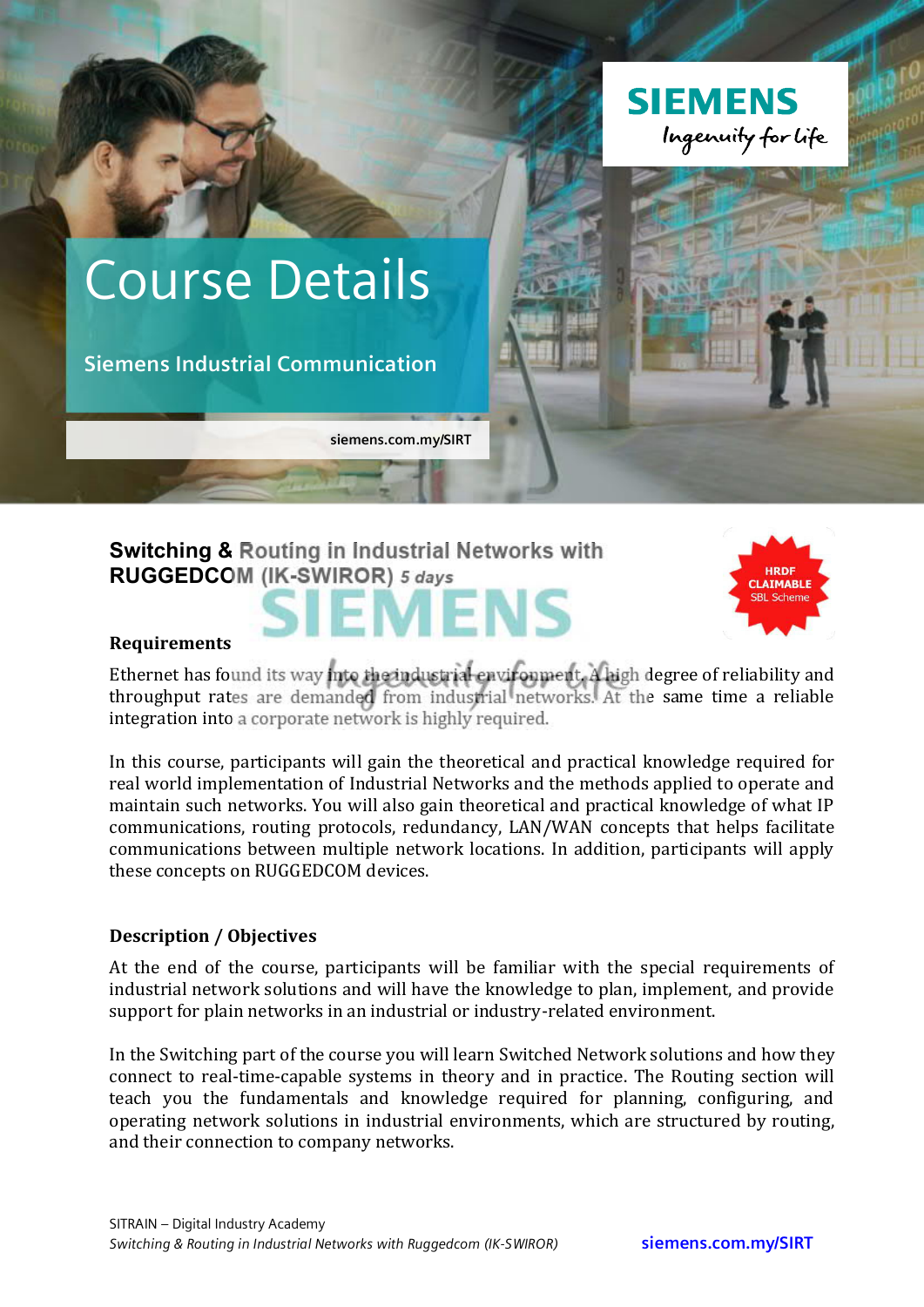

# Content

Switching: Layer 2 Technology Overview

- Commissioning with RUGGEDCOM Operating System
- Port Configuration
- Redundancy in Switched Networks
- Network segmentation with Virtual Local Area Networks
- Increasing bandwidth availability
- Integrating Serial Protocols and Monitoring
- Diagnostics and Troubleshooting

Routing: Layer 3 Technology Overview

- Commissioning with ROX Operating System
- LAN, IP and WAN interfaces
- Internet Protocol Services
- Router redundancy
- Static Routing and Dynamic Routing

### **Target Group**

Decision makers, Planners, Sales personnel, Configuring engineers, Operators, Users, Programmers, Commissioning engineers, Engineering personnel, Project engineers, Maintenance personnel, Service personnel, Industry: COOs, IT: CIOs, network planners and administrators

**Contact Information** 

Ingenuity for Life

**SIEMENS MALAYSIA SDN. BHD. (93008-X)** HRDF Training Provider ID: 13213/82

Digital Industries, **SITRAIN Training Room.** Level 15-1, CP Tower, No. 11, Jalan 16/11, Pusat Dagang Seksyen 16, 46350 Petaling Jaya, Selangor.

#### Helpdesk: 1800 808 8888

E-mail: industry.my@siemens.com e-Pass: https://siemens.asia/e-pass v2/ASEAN/main/ siemens.com.mv/SIRT Website:

#### **Bank Details**

| <b>Bank Name:</b>           | Deutsche Bank (M) Bhd            |
|-----------------------------|----------------------------------|
| <b>Bank Account Number:</b> | 0020768000                       |
| <b>Bank Address:</b>        | 18th – 20th Floor, Menara IMC 8, |
|                             | Jalan Sultan Ismail,             |
|                             | 50250, Kuala Lumpur              |
| <b>Bank Swift Code:</b>     | <b>DEUTMYKLXXX</b>               |